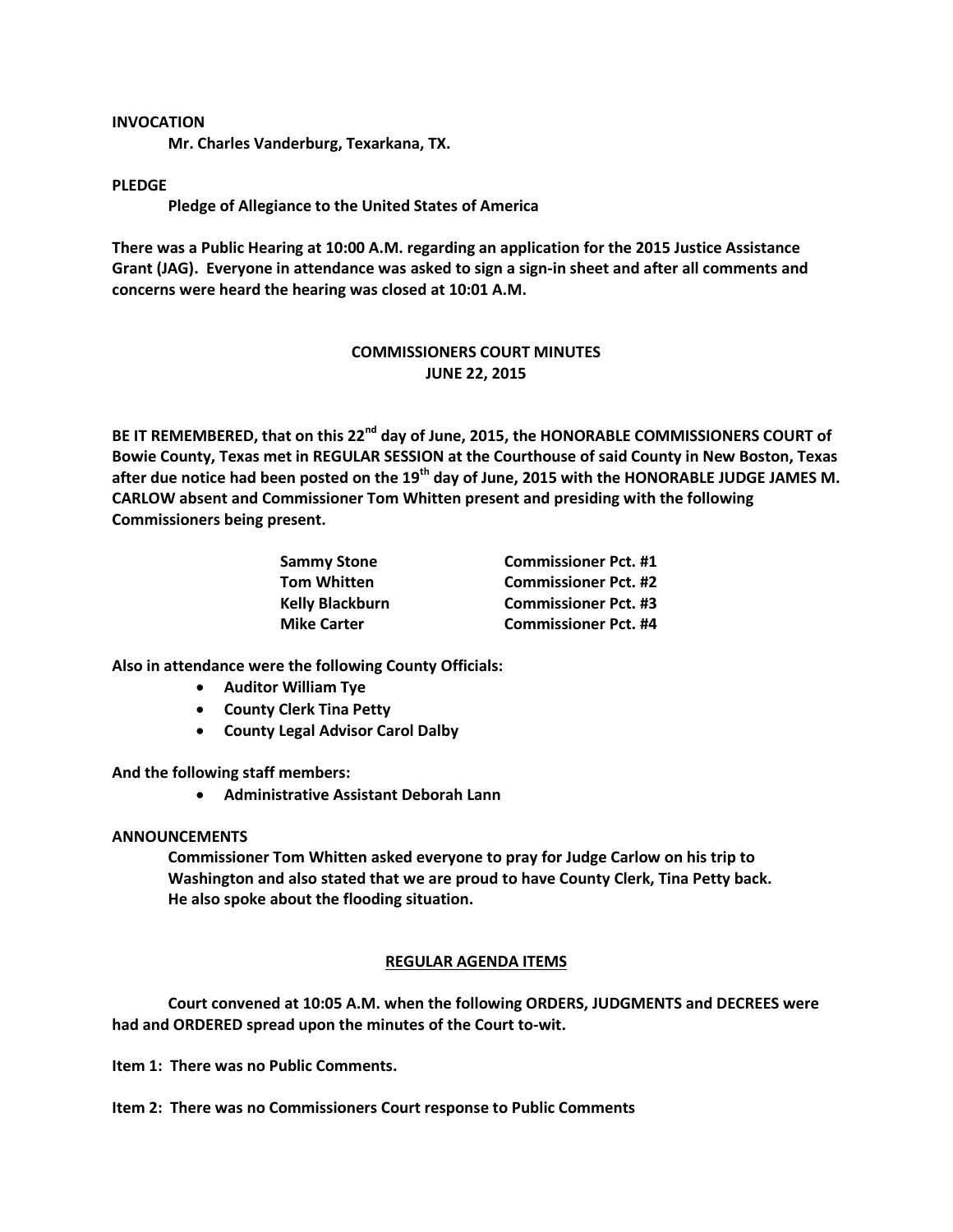- **Item 3: On this 22nd day of June, 2015, a motion was made by Commissioner Sammy Stone and duly second by Commissioner Mike Carter to approve an Interlocal Agreement between the City of Texarkana, Texas and Bowie County for the 2015 Justice Assistance Grant. Motion was put to a vote and all Commissioners voted yes and none voted no. Motion carried.**
- **Item 4: On this 22nd day of June, 2015, a motion was made by Commissioner Kelly Blackburn and duly second by Commissioner Mike Carter to approve the Justice Assistance Grant 2015. Motion was put to a vote and all Commissioners voted yes and none voted no. Motion carried.**

**Item 5: On this 22nd day of June, 2015, a motion was made by Commissioner Sammy Stone and duly second by Commissioner Mike Carter to approve the 2014-2015 Bowie County Fixed Asset Inventory. Motion was put to a vote and all Commissioners voted yes and none voted no. Motion carried.**

- **Item 6: On this 22nd day of June, 2015, a motion was made by Commissioner Kelly Blackburn and duly second by Commissioner Sammy Stone to approve updates to the Odyssey and E-File Systems. Motion was put to a vote and all Commissioners voted yes and none voted no. Motion carried.**
- **Item 7: On this 22nd day of June, 2015, a motion was made by Commissioner Sammy Stone and duly second by Commissioner Kelly Blackburn to open bids for road materials. Motion was put to a vote and all Commissioners voted yes and none voted no. Motion carried.**
- **Item 8: On this 22nd day of June, 2015, a motion was made by Commissioner Kelly Blackburn and duly second by Commissioner Sammy Stone to open bids for roadside mowing. Motion was put to a vote and all Commissioners voted yes and none voted no. Motion carried.**
- **Item 9: On this 22nd day of June, 2015, there was no action taken to approve budget adjustments (line item transfers).**
- **Item 10: On this 22nd day of June, 2015, a motion was made by Commissioner Sammy Stone and duly second by Commissioner Mike Carter to approve payment of accounts payable. Motion was put to a vote and all Commissioners voted yes and none voted no. Motion carried.**